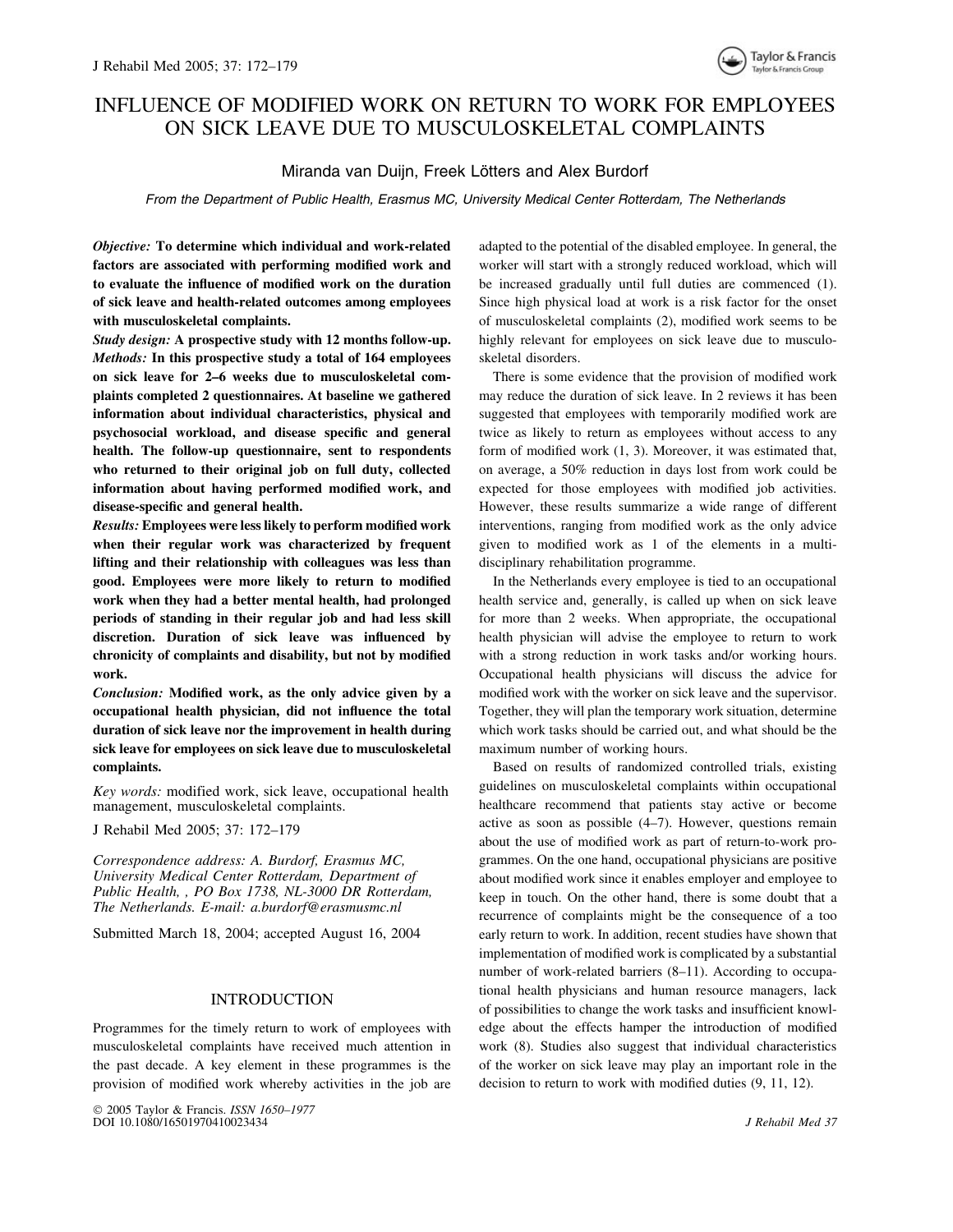In order to evaluate the influence of modified work on return to work a longitudinal study was performed among employees on sick leave due to musculoskeletal complaints. In this study 2 questions will be answered:

- 1. Which individual and work-related factors are associated with performing modified work?
- 2. Is there a difference in duration of sick leave and health outcomes for employees performing modified work compared with employees returning to their regular job with full duties?

## METHODS

#### *Study population and data collection*

The subjects of the study were employees on sick leave due to musculoskeletal complaints for 2–6 weeks at the time of inclusion. Employees were excluded if they suffered from specific underlying pathology, such as a fractured leg or prolapsed disc. Subjects were enrolled in the study by occupational health physicians during their consultations or selected from the absenteeism register of a large Dutch occupational health service. If the worker on sick leave was willing to participate, an informed consent was signed. Based on the initial diagnosis by the occupational physician, subjects received a diagnosisspecific questionnaire (i.e. low back, hip, knee, ankle/foot, neck, shoulder, or wrist/hand/elbow). Non-responders were sent a reminder after 2 weeks and a second reminder with questionnaire after 3 weeks. Follow-up questionnaires were sent to respondents when full return-towork was established or 1 year after inclusion. The date of full recovery and the first day of sick leave were obtained from the occupational health services.

#### *Questionnaire*

At baseline we gathered information about individual characteristics, physical and psychosocial workload, disease specific and general health, and medical consumption. The main individual characteristics obtained were age, gender, body mass index, marital status and education.

Work-related physical factors were derived from a self-reported assessment of physical load at work. The questions primarily concerned lifting of loads, pushing/pulling, working with hands above shoulder level, bending/ twisting of the trunk and standing for long periods during a regular workday. On a 4-point scale respondents were asked about the frequency of these activities during a normal working day; "never", "sometimes", "frequently", and "always" (13, 14). For lifting weights over 25 kg the answer "never" was considered as low workload. With regard to standing "never", "sometimes" and "frequently" were defined as a low workload. For all other work-related physical factors the answers "never" and "sometimes" were considered as low workload. Perceived physical workload was also measured using a 10-point Numerical Rating Scale (NRS), ranging from very, very light [0] to very, very heavy [10]. Regular working hours per week and the duration of employment were included in the questionnaire. For psychosocial factors at work the Job Content Questionnaire was used (15). In this questionnaire 3 dimensions can be distinguished: work demands, skill discretion and decision authority. Work demands were measured by 11 questions related to working fast, working hard, excessive work, insufficient time to complete the work and conflicting demands. Skill discretion and decision authority were measured by 6 and 11 questions pertaining to aspects such as required skills, task variety, learning new things, and amount of repetitive work. All items used a 4-point scale, ranging from "seldom-never" to "always", and a sum score was calculated for each dimension. The perceived relationship with colleagues and with supervisors was measured on a 10-point scale, and a score below the mean of the population was characterized as less than good.

We used a modified Nordic Questionnaire for the nature and severity of musculoskeletal complaints (16). Chronic complaints were defined as pain which was present almost every day in the preceding 12 months with a minimal presence for at least 3 months. We chose a NRS for pain as measure of the intensity of musculoskeletal complaints (17). The NRS involves asking patients to rate their pain from 0 to 10, with the understanding that 0 represents no pain at all, and 10 pain as bad as it can be. Patients were asked to rate the pain intensity at the moment of filling in the questionnaire for the body part underlying the initial diagnosis.

For low back pain the Roland-Morris Disability Questionnaire was used as a condition-specific health status measure, designed to assess physical disability through the presence of 24 activity limitations on a dichotomous scale. Subsequently, the number of positive limitations has to be converted into a sum score ranging from 0 (no functional limitations) to 24 (maximum functional limitations) (18). For other musculoskeletal complaints we used a comparable questionnaire. For the latter purpose we changed the addition "because of my back" into "because of my neck", "because of my knee", etc. Furthermore, for use of neck, shoulder, and elbow/wrist/ hand complaints 6 items concerning walking and standing were substituted by corresponding items from the physical dimension of the Sickness Impact Profile (SIP). The SIP is a general health questionnaire that formed the basis for the Roland-Morris Disability Questionnaire. The SIP as well as a similarly modified version of the SIP have reliability coefficients of 0.7 and higher (18, 19).

We measured general health with the SF12, an instrument that is derived from the SF36 (20, 21). It is a generic measure of health with 12 items covering 8 dimensions, i.e. general health, physical functioning, role-physical, bodily pain, vitality, role-emotional, social functioning and mental health. These dimensions were aggregated into 2 scores: the physical component summery scale (PCS12), and the mental component summary scale (MCS12). Each component is expressed on a 0–100 scale with 0 representing the worst health status as possible and 100 the best health status as possible (20).

The EuroQol5 dimensions (EQ5d) were used as a measure of preference-based quality of life, evaluating 5 domains: mobility, selfcare, activity, pain, and depression/anxiety (22). Each of these domains has 3 possible levels: no impairment, mild to moderate impairment, and severe impairment. An overall index score was computed. The preference scores for each worker were calculated using weights for different health states as obtained from a general population in the UK (23). A score of 0 represents the worst possible health status and 1 the best possible health status. Since in some extreme situations the preference-adjustment may result in a negative score, scores below 0 were rounded off to 0.

#### *Modified work*

The follow-up questionnaire, sent to respondents who returned in their original job on full duty or 1 year after inclusion, was a shorter form of the baseline questionnaire and gathered information about having performed modified work, and disease specific and general health. The presence of modified work was defined by 3 criteria: (i) work activities were carried out during the sick leave period; (ii) this work was characterized by a substantial reduction in work tasks or working hours; and (iii) the modified work during sick leave was advised by the occupational health physician.

#### *Sick leave*

The most important outcome was time until return-to-work on full duty in the regular job. In The Netherlands the endpoint of an episode of sick leave is marked by the date of fully return to work in the regular job. In almost all situations of sick leave the worker will be paid a full salary during the first year of sick leave. Under the collective labour agreements companies are responsible to pay full wages during sick leave and, in general, do not have the possibility of terminating employment of sicklisted employees. Companies are legally bound to report the date of full recovery to the occupational health service.

#### *Statistics*

Differences between continuous variables were tested with the Student *t*-test and differences between dichotomous variables with the chi-square test. All health outcomes were measured on the original ordinal scales, but treated as continuous variables after ensuring that each variable did not violate the assumption of normality. Dichotomous variables were all coded as 1 for presence of the characteristic and 0 for absence of the characteristic, with the latter value as reference in the statistical analysis.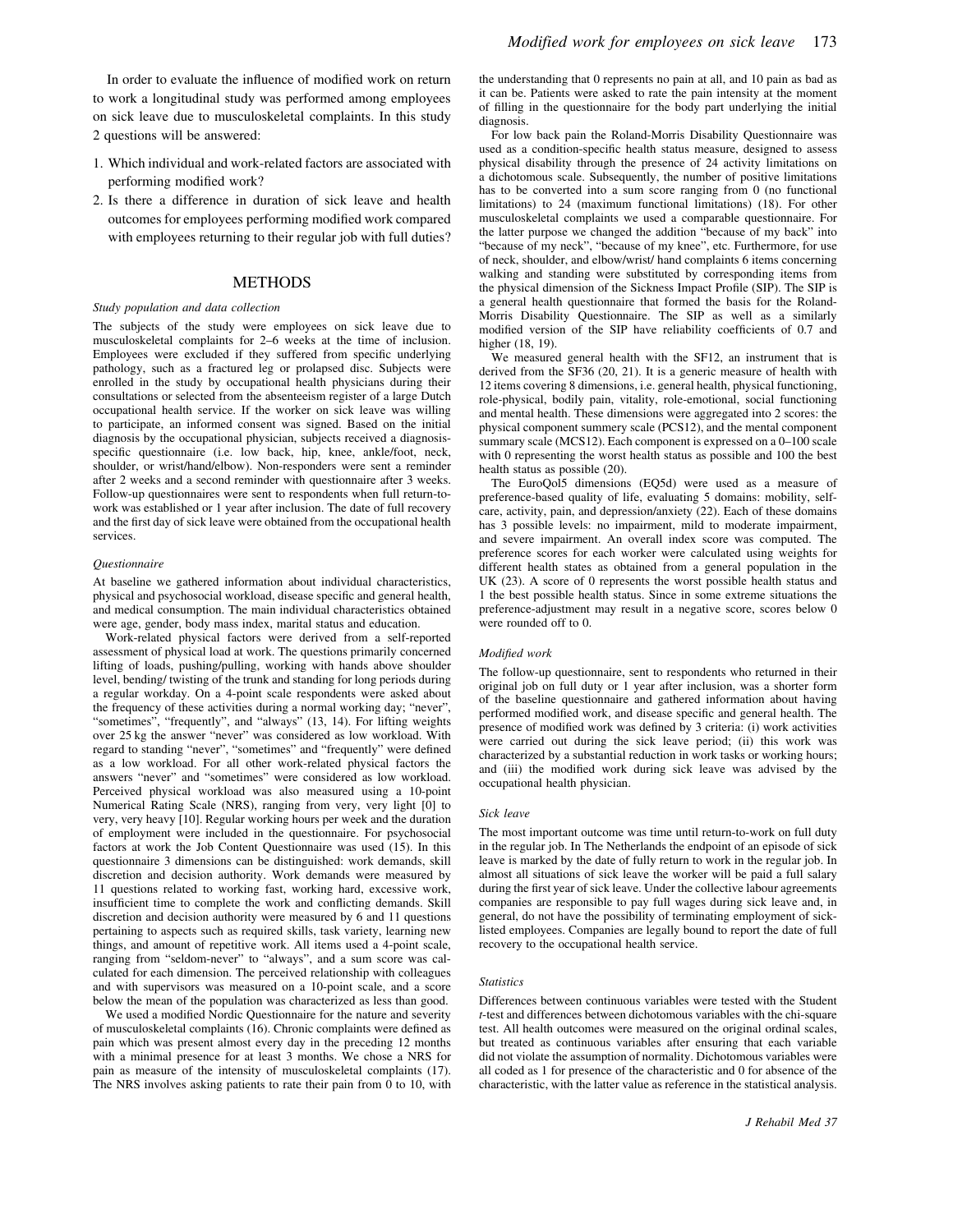Kaplan-Meier curves were produced to describe the proportion of employees returning to work as a function of duration of sick leave. A logistic regression model was used to identify determinants for performing modified work during sick leave. For the initial selection of variables a  $p < 0.10$  was considered as relevant. In the final model only variables with  $p < 0.05$  were retained. An odds ratio above 1 indicates an increased likelihood of having performed modified work. In order to present comparable results for each prognostic factor of interest, all continuous variables were transformed to a similar 10-point scale. This implies that the score on the Roland Morris Disability Questionnaire was converted from 24 to 10, with 1 scale unit in the logistic regression analysis equalling 2.4 points on the original disability scale. Likewise the measures of physical and mental general health from the SF-12 questionnaire were converted with 1 scale unit in the logistic regression analysis representing 10 points on the original scales. We used Cox Proportional Hazards (PH) regression analysis to determine prognostic factors for duration of sick leave. Since subjects were considered not at risk between the first date of sick leave and the fill-in date of the questionnaire, this time lag was omitted from the total duration of sick leave in the Cox PH-regression model. Subjects were right censored when they did not return to work after 12 months of follow-up. Variables were coded in such a manner that a Hazard Ratio (HR) above 1 indicates an increased risk for slower return to work. For the initial selection of variables a  $p < 0.10$  was considered and in the final multivariate model only variables with  $p < 0.05$  were retained. Age was forced into the multivariate model, irrespective of the level of significance.

# RESULTS

#### *Study population*

A total of 196 respondents who had been on sick leave for 2–6 weeks with musculoskeletal complaints were included in the study by their occupational health physicians. Another 116 employees were selected from absenteeism registers from occupational health services and 66 subjects agreed to participate in the study (57%). In total, 262 employees received the baseline questionnaire, of which 225 subjects returned a complete questionnaire (86%). The follow-up questionnaire was completed by 164 (73%) subjects, of which 6 cases did not return to work within 12 months. Among the remaining 61 employees who did not respond to the follow-up questionnaire, 29 were lost to follow-up, 21 subjects changed jobs to less strenuous activities immediately after the date of full recovery, and 11 respondents were lost due to administrative loss at the occupational health services. Of the 164 employees who completed the study, 65 (40%) reported that they had performed modified work during their recent episode of sick leave. The remaining 99 (60%) respondents returned straight into their original job.

Table I. *Characteristics of employees on sick leave for 2–6 weeks due to musculoskeletal complaints, stratified by performing modified work during sick leave (*n *= 164)*

| Characteristics                                      | Modified work<br>$(n = 65)$ | No modified work<br>$(n = 99)$ | $p$ -value   |  |
|------------------------------------------------------|-----------------------------|--------------------------------|--------------|--|
| Individual characteristics                           |                             |                                |              |  |
| Sex, woman $(\%)$                                    | 43                          | 30                             | 0.09         |  |
| Age, mean (SD)                                       | 43.0(8.5)                   | 43.0(9.1)                      | 0.99         |  |
| Body mass index $>30$ kg/m <sup>2</sup> (%)          | 11                          | 20                             | 0.13         |  |
| Single $(\%)$                                        | 26                          | 14                             | 0.06         |  |
| Low education $(\%)$                                 | 62                          | 57                             | 0.53         |  |
| Sick leave 12 months prior to current absence $(\%)$ | 33                          | 25                             | 0.30         |  |
| Work-related factors                                 |                             |                                |              |  |
| Full-time $(\%)$                                     | 66                          | 68                             | 0.84         |  |
| Years in same job, mean (SD)                         | 12.3(10.3)                  | 14.8(11.3)                     | 0.17         |  |
| Prolonged standing $(\%)$                            | 70                          | 43                             | $0.0006*$    |  |
| Frequently lifting $10-25$ kg $(\%)$                 | 45                          | 66                             | $0.009*$     |  |
| Frequently lifting $>25$ kg (%)                      | 26                          | 65                             | ${<}0.0001*$ |  |
| Frequently kneeling $(\%)$                           | 17                          | 31                             | $0.05*$      |  |
| Frequently bending/twisting $(\%)$                   | 64                          | 72                             | 0.31         |  |
| Frequently pushing/pulling $(\%)$                    | 17                          | 24                             | 0.30         |  |
| Arms frequently above shoulder level $(\%)$          | 21                          | 35                             | 0.07         |  |
| Perceived physical workload, mean (SD) (0–10)        | 6.5(2.1)                    | 7.3(2.0)                       | $0.008*$     |  |
| Skill discretion, mean (SD) $(0-18)^1$               | 9.8(3.9)                    | 8.5(3.2)                       | $0.02*$      |  |
| Decision authority, mean $(SD)$ $(0-33)^{1}$         | 15.8(7.3)                   | 16.4(6.9)                      | 0.56         |  |
| Work demands, mean $(SD)$ $(0-33)^{1}$               | 14.5(5.0)                   | 15.4(4.9)                      | 0.25         |  |
| Less good relationship with colleagues $(\%)$        | 35                          | 57                             | $0.005*$     |  |
| Less good relationship with supervisor $(\%)$        | 52                          | 42                             | 0.21         |  |
| Health outcomes <sup>3</sup>                         |                             |                                |              |  |
| Chronic complaints $(\%)$                            | 16                          | 36                             | $0.005*$     |  |
| Severity of pain, mean $(SD)$ $(0-10)^{1}$           | 5.9(1.8)                    | 6.4(2.1)                       | 0.18         |  |
| Disability, mean (SD) $(0-24)^1$                     | 12.9(5.2)                   | 12.8(4.8)                      | 0.88         |  |
| General physical health, mean (SD) $(0-100)^2$       | 32.1(7.1)                   | 32.8 (7.3)                     | 0.55         |  |
| General mental health, mean $(SD)$ $(0-100)^2$       | 52.6 (9.2)                  | 46.8 (10.3)                    | $0.0004*$    |  |
| Quality of life, mean (SD) $(0-1)^2$                 | 0.52(0.3)                   | 0.52(0.3)                      | 0.93         |  |

\*  $p < 0.05$ .<br>
<sup>1</sup> A higher score indicates a worse status.<br>
<sup>2</sup> A higher score indicates a better status.<br>
<sup>3</sup> Disability = functional limitations of Roland-Morris disability questionnaire; general physical health = physi of SF-12 questionnaire; general mental health = mental component summary scale of SF-12 questionnaire; Quality of life = EuroQol 5d preference-based quality of life.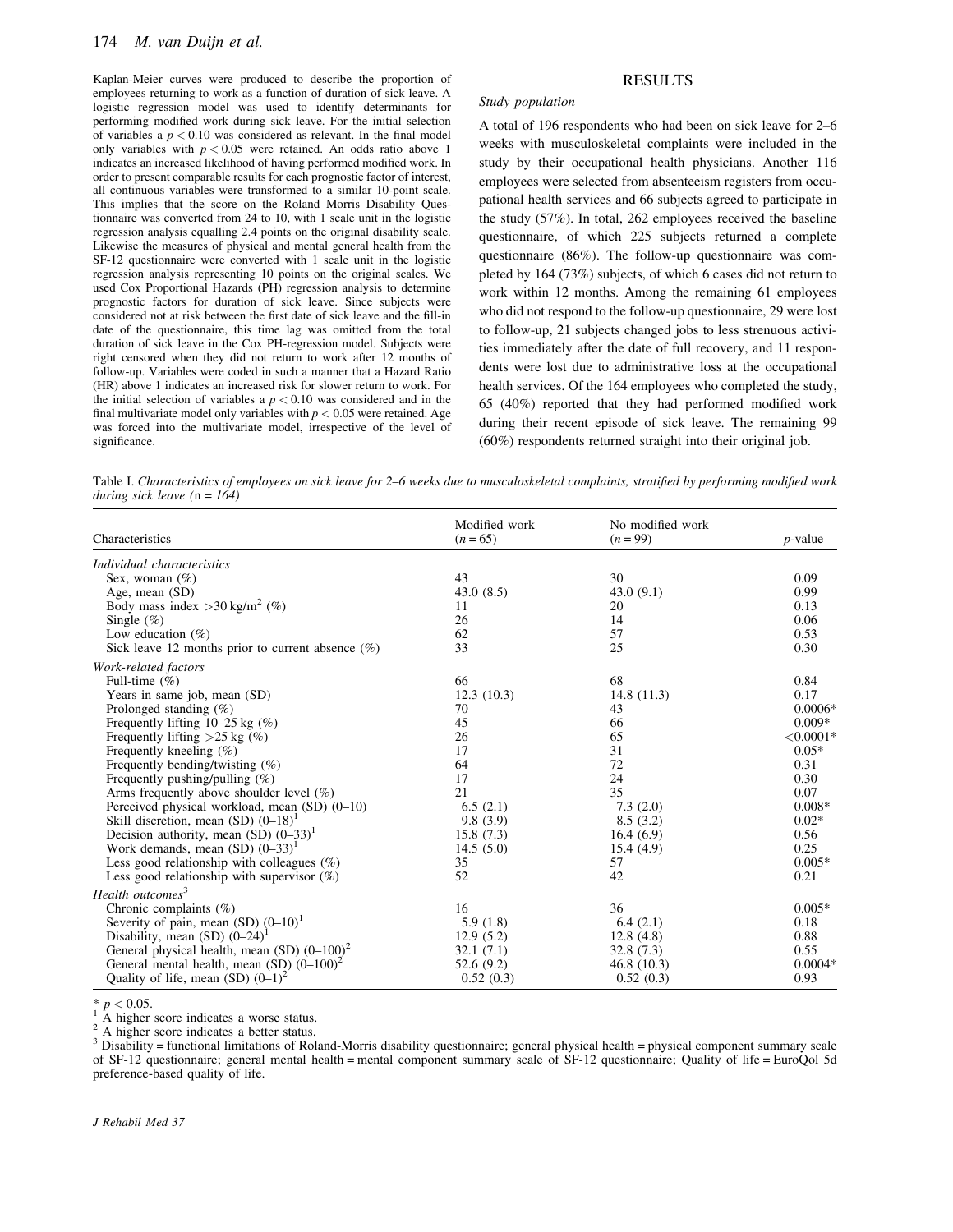Table II. *Prognostic factors for performing modified work during sick leave among employees on sick leave due to musculoskeletal disorders (*n *= 164)*

|                                                |                 | Univariate analysis |                  | Multivariate analysis |                |                  |
|------------------------------------------------|-----------------|---------------------|------------------|-----------------------|----------------|------------------|
| Prognostic factors                             | OR <sup>1</sup> | 95% CI              | $\boldsymbol{p}$ | OR <sup>1</sup>       | 95% CI         | $\boldsymbol{p}$ |
| Individual characteristics                     |                 |                     |                  |                       |                |                  |
| Female $(1/0)$                                 | 1.74            | $0.91 - 3.34$       | 0.10             |                       |                |                  |
| Single $(1/0)$                                 | 2.15            | $0.98 - 4.74$       | 0.06             |                       |                |                  |
| Physical workload                              |                 |                     |                  |                       |                |                  |
| Prolonged standing (1/0)                       | 3.18            | $1.62 - 6.22$       | 0.0007           | 5.21                  | $2.13 - 12.75$ | 0.0003           |
| Frequently lifting $10-25$ kg $(1/0)$          | 0.43            | $0.22 - 0.82$       | 0.01             |                       |                |                  |
| Frequently lifting $>25$ kg (1/0)              | 0.20            | $0.10 - 0.40$       | < 0.0001         | 0.16                  | $0.07 - 0.40$  | < 0.001          |
| Frequently kneeling (1/0)                      | 0.46            | $0.21 - 1.00$       | 0.05             |                       |                |                  |
| Frequently working above shoulder level (1/0)  | 0.51            | $0.25 - 1.05$       | 0.07             | -                     |                |                  |
| Perceived physical workload (0–10)             | 0.81            | $0.69 - 0.95$       | 0.01             |                       |                |                  |
| Psychosocial work characteristics              |                 |                     |                  |                       |                |                  |
| Skill discretion $(0-18)$                      | 1.21            | $1.02 - 1.42$       | 0.03             | 1.24                  | $1.01 - 1.52$  | 0.04             |
| Less good relationship with colleagues $(1/0)$ | 0.40            | $0.21 - 0.77$       | 0.006            | 0.29                  | $0.12 - 0.69$  | 0.005            |
| Health outcome <sup>2</sup>                    |                 |                     |                  |                       |                |                  |
| Chronic complaints $(1/0)$                     | 0.33            | $0.15 - 0.74$       | 0.007            |                       |                |                  |
| General mental health $(0-10)^3$               | 1.83            | $1.28 - 2.61$       | 0.0009           | 1.89                  | $1.22 - 2.93$  | 0.004            |

 $\frac{1}{2}$  OR > 1 indicates a higher probability of performing modified work.

<sup>2</sup> Disability = functional limitations of Roland-Morris disability questionnaire; general physical health = physical component summary scale of SF-12 questionnaire; general mental health = mental component summary scale of SF-12 questionnaire; Quality of life = EuroQol 5d  $\frac{1}{2}$  preference-based quality of life.

One scale unit represents 10 points on the original scale.

Table I shows the baseline characteristics of the employees on sickness for 2–6 weeks at the time of inclusion. Most of the respondents were blue-collar workers, from a wide range of companies, including construction work, post delivery services, food services and security firms. Another substantial part of the subjects worked in nursing homes or hospitals. Of all employees, 48% had low back pain complaints, 36% were on sick leave due to upper extremity disorders, and another 16% due to lower extremity complaints. Employees returning in modified duties reported at baseline less chronic complaints and a better mental health than those without modified work during the follow-up. Employees with modified work also reported less physical workload such as heavy lifting, kneeling, and working above shoulder level in the regular job.

## *Modified work*

The odds ratios for performing modified work during sick leave due to musculoskeletal complaints are presented in Table II. Employees were less likely to perform modified work when their regular work was characterized by frequent lifting (OR 0.16, 95%CI 0.07–0.40) and their relationship with colleagues was less than good (OR 0.29, 95%CI 0.12–0.69). Employees were more likely to return to modified work when they had a better mental health (OR 1.89, 95%CI 1.22–2.93), had prolonged periods of standing in their regular job (OR 5.21, 95%CI 2.13–12.75) and had less skill discretion (OR 1.24, 95%CI 1.01– 1.52). Health outcomes such as pain, disability, and general health were not related to performing modified work. The

Table III. *Health outcomes of employees on sick leave due to musculoskeletal complaints at 2–6 weeks of sick leave and after return to work, stratified by performing modified work during sick leave (*n *= 164)*

| Health outcome <sup>1</sup>                                                                                 | Modified work    |                                | No modified work |                                 |
|-------------------------------------------------------------------------------------------------------------|------------------|--------------------------------|------------------|---------------------------------|
|                                                                                                             | Baseline $(t_1)$ | After return<br>to work $(t2)$ | Baseline $(t_1)$ | After return<br>to work $(t_2)$ |
|                                                                                                             | 5.9              | 3.6                            | 6.4              | 4.7                             |
| Severity of pain $(0-10)^2$<br>Disability $(0-24)^2$                                                        | 12.9             | 6.6                            | 12.8             | 6.6                             |
|                                                                                                             | 32.1             | 43.9                           | 32.8             | 45.9                            |
| Physical general health $(0-100)^3$<br>Mental general health $(0-100)^{3,4}$<br>Quality of life $(0-1.0)^3$ | 52.6<br>0.52     | 55.1<br>0.78                   | 46.8<br>0.51     | 41.4<br>0.73                    |

 $* p < 0.05$ .<br><sup>1</sup> Disability = functional limitations of Roland-Morris disability questionnaire; general physical health = physical component summary scale of SF-12 questionnaire; general mental health = mental component summary scale of SF-12 questionnaire; Quality of life = EuroQol 5d preference-based quality of life.<br><sup>2</sup> A higher score indicates worse health.

<sup>3</sup> A higher score indicates better health.<br><sup>4</sup> Improvement in mental general health was significantly ( $p < 0001$ ) better among employees with modified work than those without.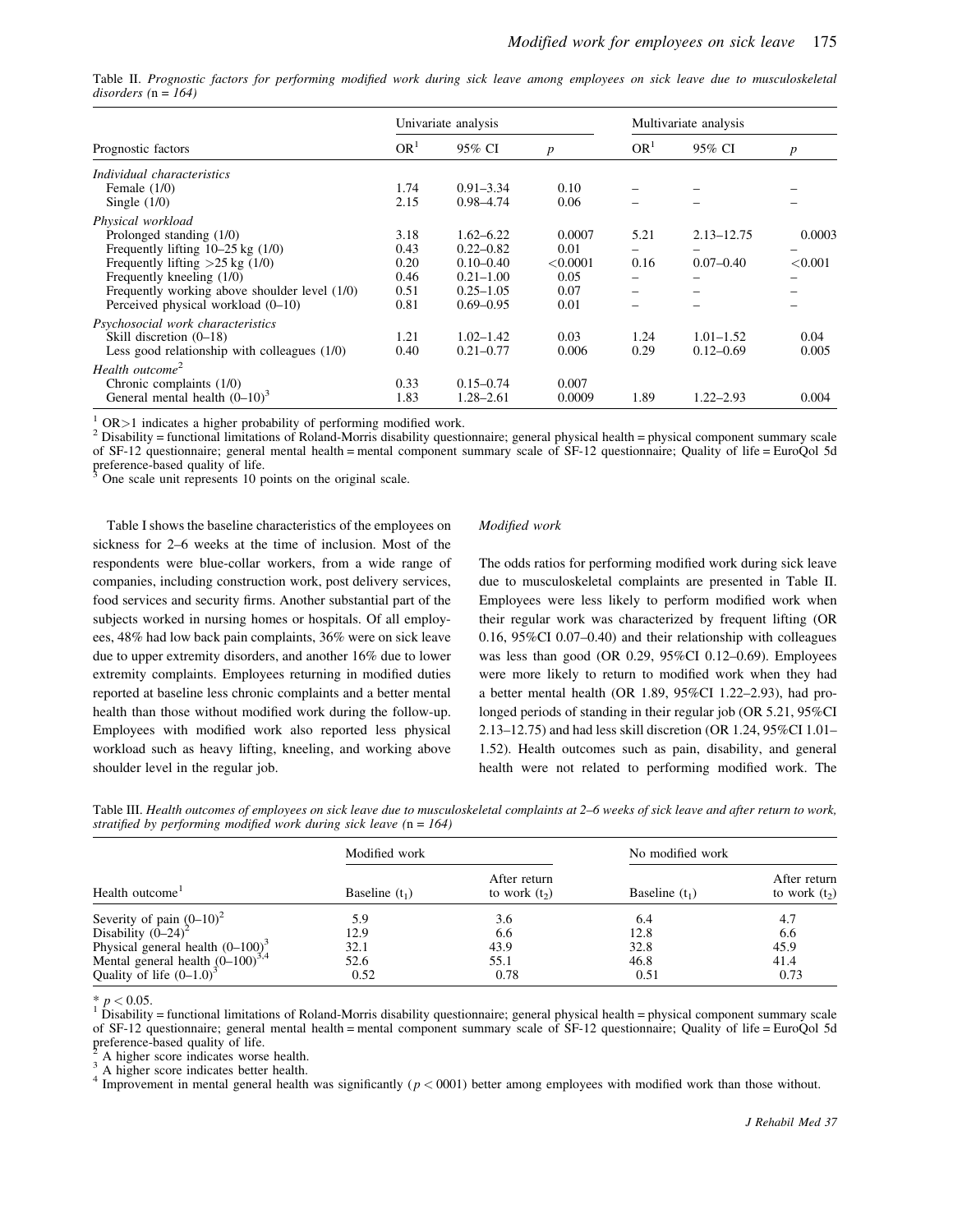

*Fig. 1.* Survival curves for return to work among subjects with modified work  $(--1)(n = 65)$  and employees without modified work  $(-\rightarrow)$  ( $n = 99$ ) during their sick leave.

location of musculoskeletal complaints also did not predict modified work.

## *Health-related outcomes*

The respondents reported significant improvements for pain, disability, physical general health, and quality of life, irrespectively of performing modified duties (Table III). Employees staying home until full return to work showed a modest decrease in mental health, whereas employees on modified duty slightly improved in mental health.

## *Duration of sick leave*

Figure 1 depicts the survival curves for returning to work among employees with musculoskeletal complaints. There was no difference in duration of sick leave for employees



*Fig. 2.* Survival curves for return to work among subjects with work-related factors, stratified for time of start with modified work.

performing modified duties compared with employees returning to full duty. The duration of sick leave was not affected by the type of modified duty, i.e. reduction in work time or change to less strenuous tasks. However, the time of onset of modified work had a significant impact on the duration of sick leave (Fig. 2). Onset of modified work after 7 weeks was associated with a longer sick leave, whereas there was no difference in duration of sick leave between employees with onset of modified work before week 7 and employees without modified duties.

#### *Prognostic factors for sick leave*

Table IV shows the prognostic factors for the duration of sick leave. In the univariate analyses duration of employment in the same job (HR  $1.41$ ,  $95\%$ CI  $1.01-1.95$ ), sick leave due to musculoskeletal complaints in the 12 months before the current episode (HR 1.50, 95%CI 1.03–2.17), chronic musculoskeletal

Table IV. *Prognostic factors for duration of sick leave (Cox proportional hazards regression analysis) among employees on sick leave due to musculoskeletal disorders*

|                                                                                                                                                                                     | Univariate analysis                  |                                                                                  |                                      | Multivariate analysis |                                |              |
|-------------------------------------------------------------------------------------------------------------------------------------------------------------------------------------|--------------------------------------|----------------------------------------------------------------------------------|--------------------------------------|-----------------------|--------------------------------|--------------|
| Prognostic factors                                                                                                                                                                  | <b>HR</b>                            | 95% CI                                                                           | $\boldsymbol{p}$                     | HR                    | 95%CI                          | p            |
| Modified work                                                                                                                                                                       | 1.11                                 | $0.80 - 1.53$                                                                    | 0.53                                 | (1.06)                | $0.75 - 1.51$                  | $(0.73)^1$   |
| Individual characteristics<br>Older age $($ >43 years $)$ $(1/0)$                                                                                                                   | 0.88                                 | $0.64 - 1.21$                                                                    | 0.43                                 | 0.82                  | $0.60 - 1.15$                  | 0.83         |
| Work-related factors<br>Many years in same job $($ >14 years $)$ $(1/0)$<br>Sick leave 12 months prior to current absence $(1/0)$                                                   | 1.41<br>1.50                         | $1.01 - 1.95$<br>$1.03 - 2.17$                                                   | 0.04<br>0.03                         |                       |                                |              |
| Health outcome <sup>2</sup><br>Chronic complaints $(1/0)$<br>Severity of pain $(0-10)$<br>Disability $(0-10)^3$<br>Physical general health $(0-10)^4$<br>Quality of life $(0-10)^4$ | 1.60<br>1.08<br>1.12<br>0.81<br>0.94 | $1.20 - 2.32$<br>$1.01 - 1.17$<br>$1.03 - 1.22$<br>$0.63 - 1.04$<br>$0.89 - 1.0$ | 0.01<br>0.06<br>0.01<br>0.10<br>0.04 | 1.55<br>-<br>1.11     | $1.06 - 2.27$<br>$1.02 - 1.21$ | 0.02<br>0.02 |

 $HR =$  hazard ratio,  $>1$  means a higher risk for longer absence.

<sup>1</sup> Effect of modified work when introduced into the multivariate model.<br><sup>2</sup> Disability = functional limitations of Roland-Morris disability questionnaire; general physical health = physical component summary scale of SF-12 questionnaire; general mental health = mental component summary scale of SF-12 questionnaire; Quality of life = EuroQol 5d preference-based quality of life.

 $3$  One scale unit represents 2.4 points on the original scale.  $4$  One scale unit represents 10 points on the original scale.

*J Rehabil Med 37*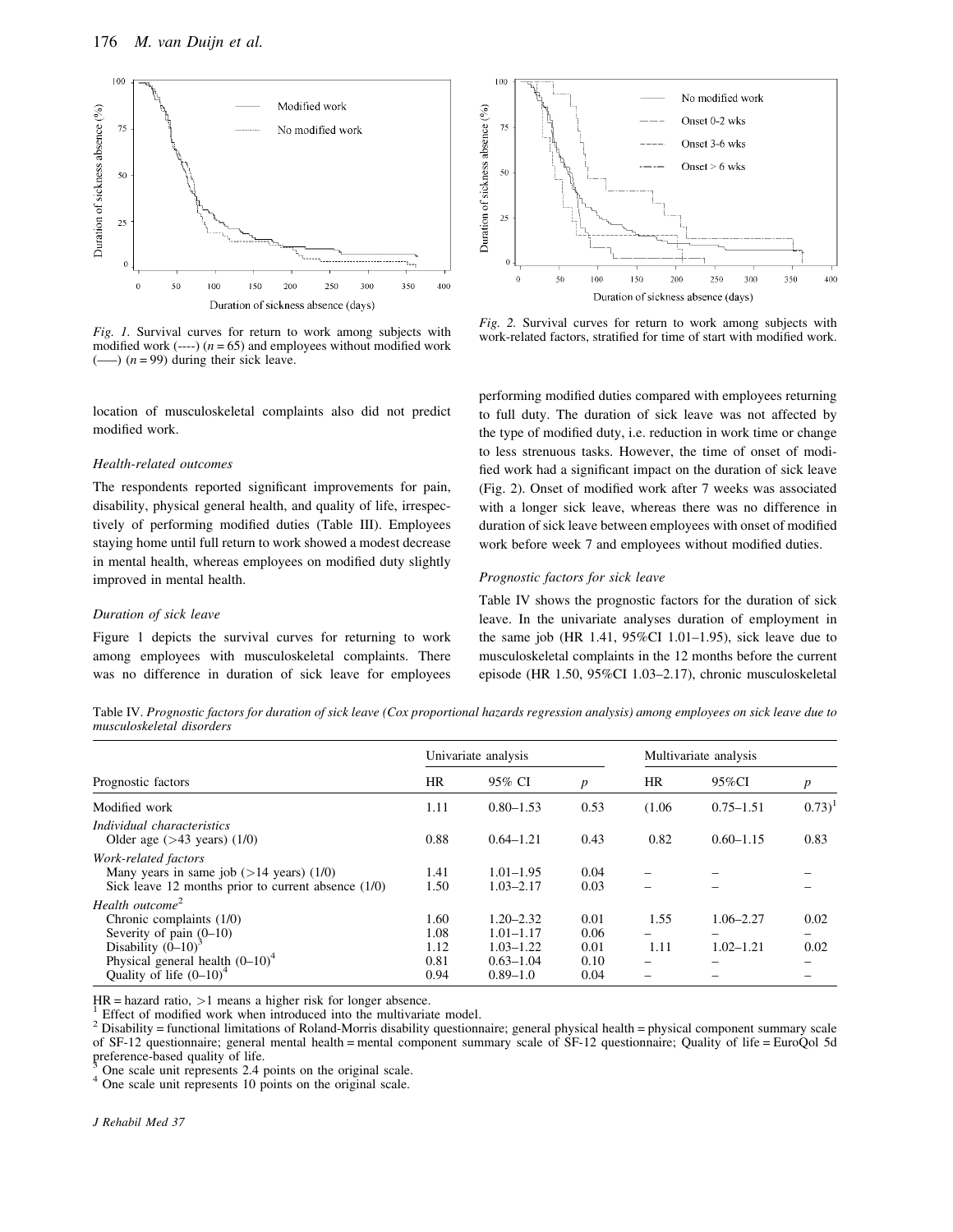complaints (HR 1.60, 95%CI 1.20–2.32 ), pain intensity (HR 1.08, 95%CI 1.01–1.17) and a high level of disability (HR 1.12, 95%CI 1.03–1.22) were associated with a longer duration of absence. A good quality of life (HR 0.94, 95%CI 0.89–1.0) and physical health (HR 0.81, 95% CI 0.63–1.04) resulted in a shorter duration of absence. In the multivariate analysis disability (HR 1.11, 95%CI 1.02–1.21 ) and chronic complaints (HR 1.55, 95%CI 1.06–2.27) showed the strongest associations with longer sick leave. Performing modified work, age, and gender were not related to duration of sick leave.

# DISCUSSION

#### *Study design and study population*

The results of this study could be influenced by the study design. Although originally designed as a randomized controlled trial to evaluate the effect of modified work, major barriers to the randomization of respondents made it necessary to change the trial into a prospective study. In some occupations, for example roofers and scaffolders, it proved to be too difficult to define modified work with a strong reduction in workload for employees with musculoskeletal complaints, since in these jobs all activities involved a considerable physical workload (8). On the other hand, in several companies modified work was the point of departure in the management of sick leave, due to health-related as well as financial motives. In The Netherlands most employers are legally bound to pay full wages in the first and second year of sick leave. When their medical situation is not affected, employees are required to accept modified duties. During the study period a new law was enforced which put strong emphasis on the provision of modified work to sick-listed employees and, as a consequence, randomization was no longer acceptable in various companies. Only among companies with a less developed management system on sick leave, mostly small and medium-sized businesses, a reasonable proportion initially agreed to the required randomization procedure. A randomized controlled trial is traditionally the gold standard for judging the benefits of treatment. However, due to a strong selection by companies and occupational health physicians who would agree with randomization, which is partly considered as conflicting with common law, the basic principle of randomly selected groups would not have been reached in this study. A prospective study without randomization was regarded as the best alternative with potentially less selection bias. The inclusion in the study population was limited to subjects who in principle could perform modified work. As appears from the health outcomes at baseline, there was no strong *a priori* selection among those advised to undertake modified duty and those who were not, except for chronicity of complaints and general health. The choice of prospective study design also enabled us to analyse who performed modified work and who did not.

Although selection bias seems to be limited in our study, it could still have influenced the results. Some selection bias may

occur due to inclusion of cases from the absenteeism register of occupational health services. Employees selected from the absenteeism register had a lower response than those included by the occupational health physicians. Since most employees on sick leave due to musculoskeletal disorders will return to work within the first weeks of sick leave, the lower response may partly be explained by subjects already returned to work when receiving our invitation to participate in the study (24). However, the route of entry in the study population was not associated with the health status at baseline and also not a factor influencing the return to work and/or the possibilities of having performed modified work. In this study, 6 subjects in the control group had not returned to work after 1 year. Exclusion of this small number of cases will not change the overall findings.

In The Netherlands early return to work during sick leave is by law only possible on the advice of an occupational health physician, which is included in our definition of modified work. For the major part of the population modified work was initiated by an occupational health service, however, it is possible that the decision to undertake modified work was influenced by other parties involved in sickness management. The small number of respondents representing the 3 types of modified duties (reduced working hours, adjusted tasks, or a combination of both) is another methodological disadvantage of this study, since a clear distinction cannot be made between the effects of these 3 types of modified work on duration of sick leave.

#### *Modified work*

Our findings of no impact of pain on the provision of modified work is supported by several studies suggesting that pain is not a barrier for return-to-work (4, 25). Our results also show no impact of functional disability on performing modified work. Although in various international occupational health guidelines the use of general health outcomes in return-to-work decisions is not advocated (25, 26), disabilities seem to be most relevant for deciding on the capabilities of a sick-listed worker to perform modified work. Our results suggest that disability as an outcome measure is not frequently used by occupational physicians advising on modified duties or that this measure of general disability is not specific enough to assess the presence of workrelated disability as a potential obstacle for performing modified work.

Work-related physical factors were associated with performing modified work. Employees who were required to lift heavy loads were less often assigned modified work by the occupational physician and more often returned directly to their regular job when sufficiently recovered. This is a rather surprising finding. Since high physical load at work is a wellestablished risk factor for musculoskeletal complaints (2), modified work seems to be highly relevant for employees on sick leave due to musculoskeletal disorders. However, as already observed in other studies a lack of possibilities to change work tasks is a substantial barrier for realizing modified work (8–10). In jobs with a high physical load there may be fewer opportunities to reduce the heavy workload to an acceptable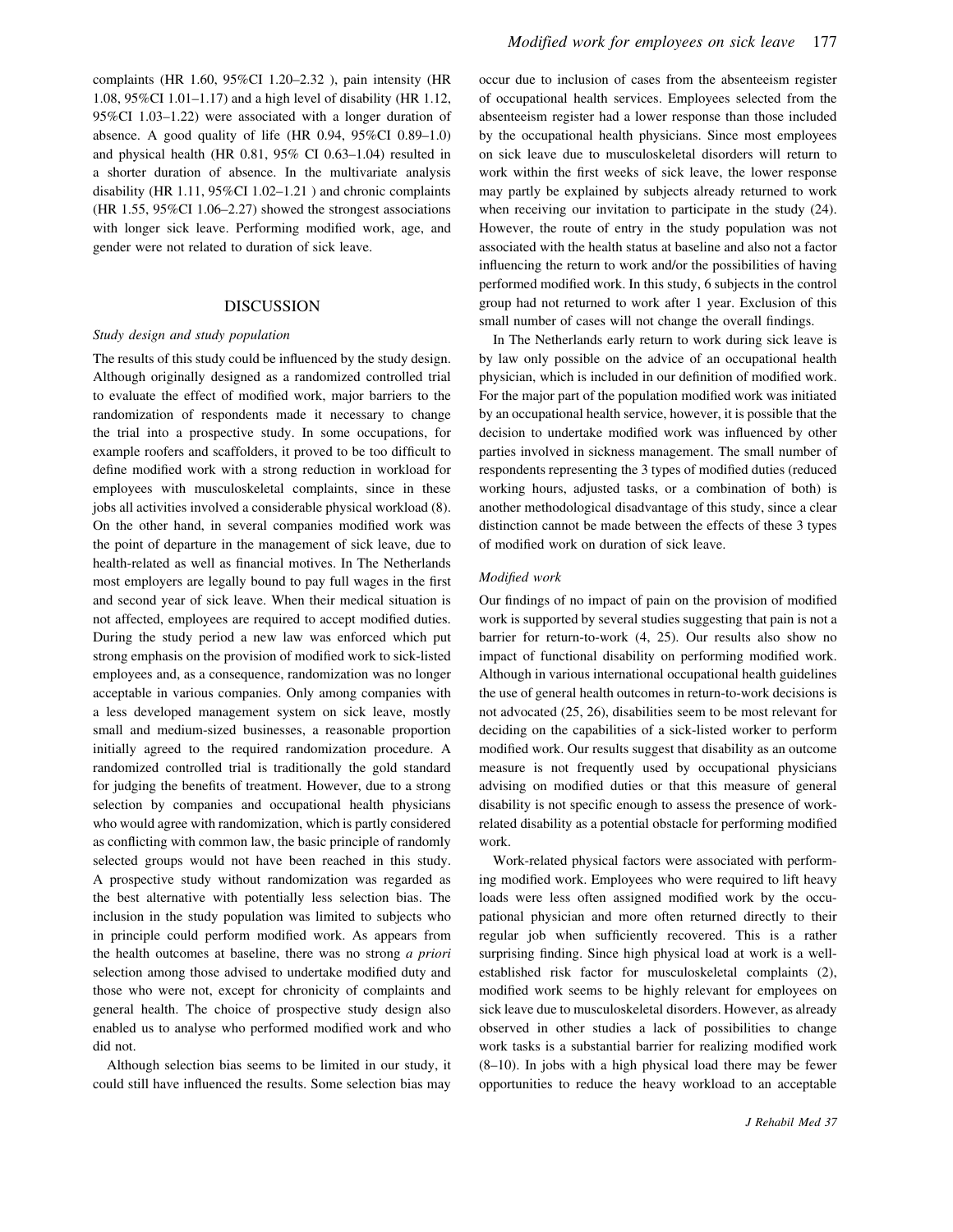level. Another explanation could be related to the physician's fear of recurrence or worsening of the complaints, which has been reported as a barrier for return to work (10, 12). Although the results of our study indicate a strong improvement in healthrelated outcomes for employees performing modified work as well as those returning directly to full duty, occupational physicians may act cautiously when advising modified work for employees with a high physical load in their regular job.

A good relationship with colleagues supported the implementation of modified work. When colleagues are willing to take over those tasks with a high physical load, it might be easier for a sick-listed worker to return to work in modified duties. In 2 other studies occupational physicians and general practitioners also reported social support of colleagues as a key element in recovery and return to work (8, 10).

#### *Sick leave*

Overall, in this study we found no difference in duration of sick leave for employees with modified work compared with employees returning directly to full duty in their regular job. This is in line with the results of some studies (27–29) but contradicts the conclusion drawn in 2 reviews (1, 3). The lack of any effect in our study may be explained by the fact that the recommendation for early return to work, given by the occupational physician, was most often the only advice and was not part of a multidisciplinary programme. Modified work as part of a broader rehabilitation intervention seems to be effective (30). A graded activity programme at a Dutch airline company showed a significant decrease in sick leave among employees sick-listed with back pain for more than 50 days (31). However, such an extensive type of rehabilitation is not common in small and medium-sized companies. There is still a need for an effective and simple intervention, such as provision of modified work.

Starting modified work after 7 weeks was associated with a longer sick leave. In the subgroup with delayed start substantially more employees had chronic complaints and their average level of disability was slightly higher than other employees. However, none of these differences were statistically significant but remained persistent after adjustment for chronic complaints and disability. The expectation of the occupational physician may have influenced these results. When a worker is absent for a prolonged period, the physician will assume serious health problems and most likely be more careful with advising return to work. Alternatively, when it is expected that the worker will return to work within 1 or 2 weeks, physicians may not see the need for modified work. However, the comparison of health outcomes at baseline suggests that those performing modified work had a similar health status to those returning to their original work.

Although a negative effect on return to work was found for a delayed start of modified work, there was no difference between employees with an early return to work compared with employees staying at home until return to full duties. Among the cases a high return-to-work rate is expected due to the natural course of sick leave (24, 29). Our study population may be too small to detect meaningful differences between modified work and returning directly to full duties. The provision of modified work could, in principle, also have delayed the return to full duties. Working on modified duties may imply an accepted *status quo* for both employee and employer and, as a consequence, result in less pressure to return to the original job. Therefore, provision of modified work for a clearly limited period is advised (26).

In conclusion, employees on sick leave for musculoskeletal complaints in jobs characterized by a high physical workload were less often assigned modified work by the occupational physician. All employees showed a strong improvement in pain, disability and general health at return to work. Duration of sick leave was influenced by chronicity of complaints and disability. Modified work during sick leave did not influence the total duration of sick leave nor the improvement in health during sick leave.

# REFERENCES

- 1. Krause N, Dasinger LK, Neuhauser F. Modified work and return to work: a review of literature. J Occup Rehabil 1998; 8: 113–139.
- 2. Burdorf A, Sorock G. Positive and negative evidence of risk factors for back disorders. Scand J Work Environ Health 1997; 23: 243–256.
- 3. Weir R, Nielson WR. Interventions for disability management. Clin J Pain 2001; 17: S128–S132.
- 4. Koes BW, van Tulder MW, Ostelo R, Kim Burton A, Waddell G. Clinical guidelines for the management of low back pain in primary care: an international comparison. Spine 2001; 26: 2504–2513; discussion 2513–2514.
- 5. Malmivaara A, Hakkinen U, Aro T, Heinrichs ML, Koskenniemi L, Kuosma E, et al. The treatment of acute low back pain – bed rest, exercises, or ordinary activity? N Engl J Med 1995; 332: 351.
- 6. Hagen KB, Hilde G, Jamtvedt G, Winnem MF. The Cochrane review of bed rest for acute low back pain and sciatica. Spine 2000; 25: 2932–2939.
- 7. NVAB. Handelen van de bedrijfsarts bij werknemers met lage rugklachten. Richtlijnen voor Bedrijfsartsen; 1999.
- 8. van Duijn M, Miedema H, Elders L, Burdorf A. Barriers for early return-to-work of workers with musculoskeletal disorders according to occupational health physicians and human resource managers. J Occup Rehabil 2004; 14: 31–41.
- 9. Pransky G, Katz JN, Benjamin K, Himmelstein J. Improving the physician role in evaluating work ability and managing disability: a survey of primary care practitioners. Disabil Rehabil 2002; 24: 867–874.
- 10. Guzman J, Yassi A, Cooper JE, Khokhar J. Return to work after occupational injury. Family physicians' perspectives on soft-tissue injuries. Can Fam Physician 2002; 48: 1912–1919.
- 11. Anema JR, Van Der Giezen AM, Buijs PC, Van Mechelen W. Ineffective disability management by doctors is an obstacle for return-to-work: a cohort study on low back pain patients sicklisted for 3–4 months. Occup Environ Med 2002; 59: 729–733.
- 12. Feuerstein M, Shaw WS, Lincoln AE, Miller VI, Wood PM. Clinical and workplace factors associated with a return to modified duty in work-related upper extremity disorders. Pain 2003; 102: 51–61.
- 13. Halpern M, Hiebert R, Nordin M, Goldsheyder D, Crane M. The testretest reliability of a new occupational risk factor questionnaire for outcome studies of low back pain. Appl Ergon 2001; 32: 39–46.
- 14. Wiktorin C, Hjelm EW, Winkel J, Koster M. Reproducibility of a questionnaire for assessment of physical load during work and leisure time. Stockholm MUSIC I Study Group. Musculoskeletal Intervention Center. J Occup Environ Med 1996; 38: 190–201.
- 15. Karasek R, Brisson C, Kawakami N, Houtman I, Bongers P, Amick B. The Job Content Questionnaire (JCQ): an instrument for